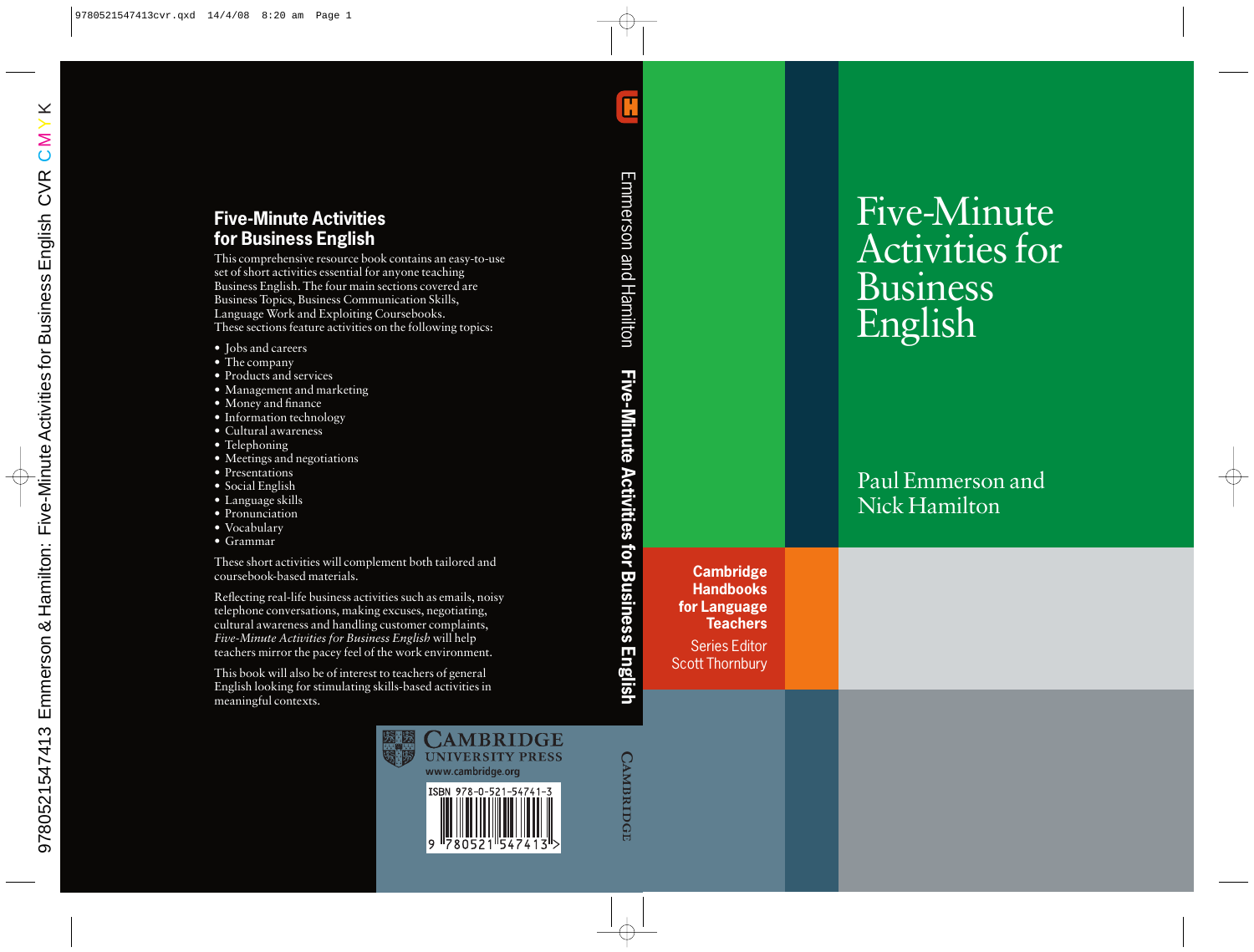# Five-Minute Activities for Business English

## Paul Emmerson and Nick Hamilton

Consultant and editor: Penny Ur



## **Contents**

|     | <b>Introduction</b><br>Needs analysis    | Т<br>3 |
|-----|------------------------------------------|--------|
| 1   | <b>Business topics: jobs and careers</b> |        |
|     | 1.1 <i>Job skills</i>                    | 4      |
| I.2 | What's your job?                         |        |
|     | 1.3 Perks and drags                      |        |
|     | $1.4$ My job and me                      | 6      |
| I.5 | Dream job                                | 6      |
|     | 1.6 What would your boss say?            |        |
| I.7 | Interview experience                     |        |
|     | 1.8 Interview questions                  | 8      |
| I.9 | Career stages                            | 9      |
|     | 1.10 What's your background?             | 9      |
|     | 1.11 Career plans                        | TO     |

**See also** *Mini-presentations* 55 / *'Wh' questions* 68 / *Things in common* 68 / *Time management* 69 / *Current project* 71 / *Fact or fiction?* 72 / *I'll never forget* 72 / *Brainstorming collocations* 90 / *Devowelled words* 92 / *Lexical dominoes* 92 / *Hot seat* 94 / *Dictionary search* 95 / *If it was up to me*  $\ldots$  104

## 2 **Business topics: the company**

| 2.1 Describing your company |                |
|-----------------------------|----------------|
| 2.2 Organigrams             | TТ             |
| 2.3 $Logos$                 | T <sub>2</sub> |
| 2.4 SWOT analysis           | T <sub>2</sub> |
| 2.5 Company plans           |                |

**See also** *IT and me* 30 / *E-commerce* 31 / *Minipresentations* 55 / *'Wh' questions* 68 / *Things in common* 68 / *Brainstorming collocations* 90 / *Devowelled words* 92 / *Lexical dominoes* 92 / *Hot seat* 94 / *Dictionary search* 95 / *Expanding sentences* 100 / *In my office* 103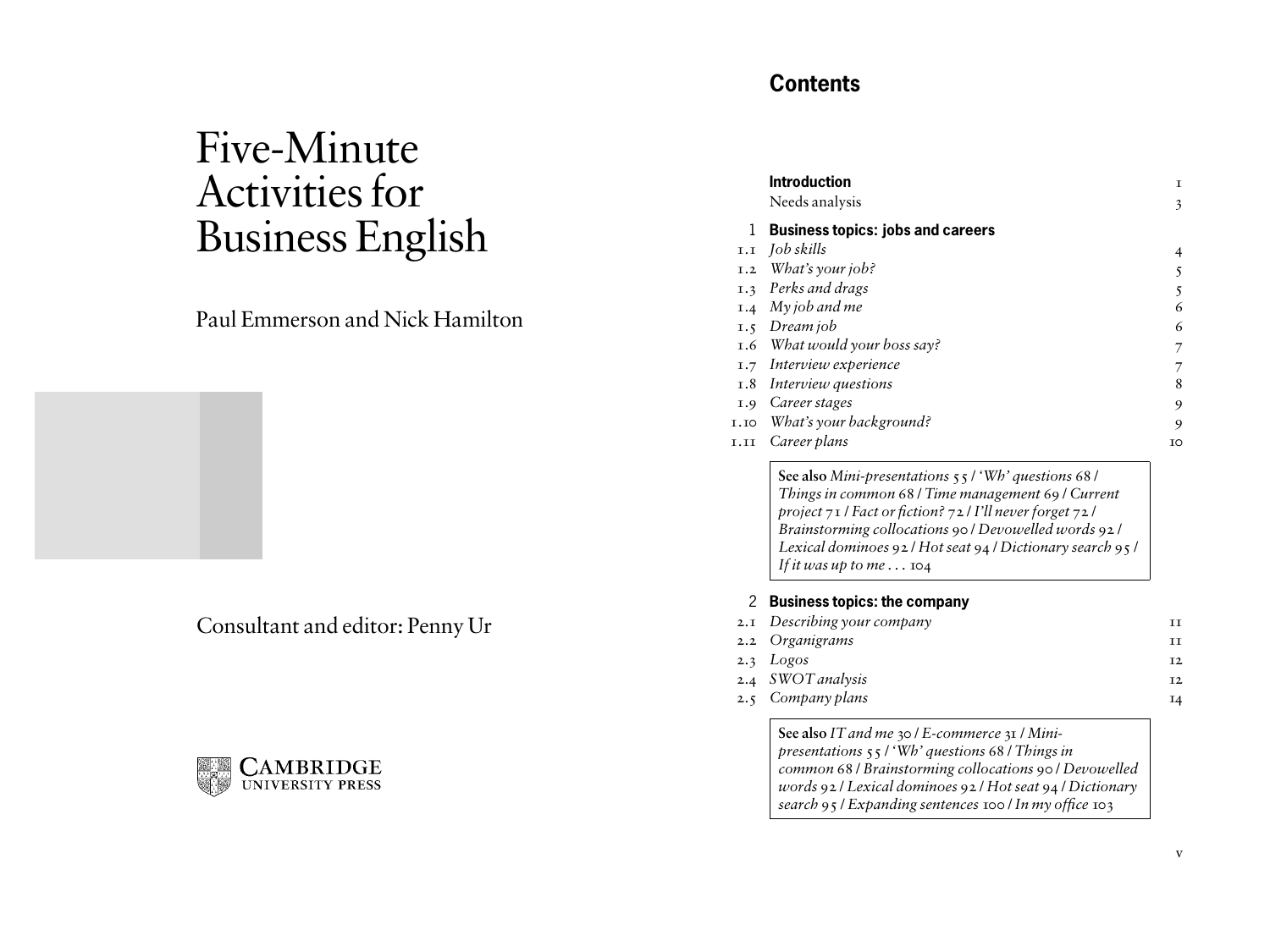### *Contents*

| <b>Business topics: products and services</b>                                                                                                                                                                                                                                              |
|--------------------------------------------------------------------------------------------------------------------------------------------------------------------------------------------------------------------------------------------------------------------------------------------|
| Product profiles                                                                                                                                                                                                                                                                           |
| <b>USP</b>                                                                                                                                                                                                                                                                                 |
| Business documents                                                                                                                                                                                                                                                                         |
| Complaints                                                                                                                                                                                                                                                                                 |
| See also Describing your company 11 / SWOT analysis<br>12 / Is it ethical? 20 / E-commerce 31 / Mini-presentations<br>55 / Persuasion 56 / Quick email responses 74 /<br>Brainstorming collocations 90 / Devowelled words 92 /<br>Lexical dominoes 92 / Hot seat 94 / Dictionary search 95 |
| <b>Business topics: management and marketing</b>                                                                                                                                                                                                                                           |
| Management tips                                                                                                                                                                                                                                                                            |
| Demotivation                                                                                                                                                                                                                                                                               |
| Is it ethical?                                                                                                                                                                                                                                                                             |
| <b>Brand</b> associations                                                                                                                                                                                                                                                                  |
| Magazine pictures                                                                                                                                                                                                                                                                          |
| What makes a good sales consultant?                                                                                                                                                                                                                                                        |
| An entrepreneur I admire                                                                                                                                                                                                                                                                   |
| See also Describing your company 11 / SWOT analysis<br>12 / Time management 69 / Brainstorming collocations<br>90 / Lexical dominoes 92 / Hot seat 94 / Dictionary<br>search 95                                                                                                            |
| <b>Business topics: money and finance</b>                                                                                                                                                                                                                                                  |
| Saying figures                                                                                                                                                                                                                                                                             |
| Describing trends                                                                                                                                                                                                                                                                          |
| Pelmanism                                                                                                                                                                                                                                                                                  |
| Spending, wasting, saving                                                                                                                                                                                                                                                                  |
| <b>Budgets</b>                                                                                                                                                                                                                                                                             |
| Financial statements                                                                                                                                                                                                                                                                       |
| Investment portfolio                                                                                                                                                                                                                                                                       |
| Tracking shares                                                                                                                                                                                                                                                                            |
| See also SWOT analysis 12 / Dictating news headlines 80 /<br>Figures in the news 86 / Brainstorming collocations 90 /<br>Devowelled words 92 / Lexical dominoes 92 / Hot seat<br>94 / Dictionary search 95                                                                                 |

## 6 **Business topics: information technology** 6 . 1 *IT and me* 30

| 6.2 What's your favourite website?             | 31 |
|------------------------------------------------|----|
| 6.3 E-commerce                                 | 31 |
| 6.4 Internet news                              | 3Ι |
| 6.5 Internet translation tools                 | 32 |
| 6.6 Researching your own culture               | 33 |
| See also SWOT analysis 12 / Tracking shares 29 |    |

## 7 **Business topics: cultural awareness** 7 . 1 *Cultural controversy* 35 7 . 2 *Iceberg or onion?* 35 7 . 3 *Flight to Rubovia* 37 7 . 4 *Dos and Don'ts* 38

**See also** *Researching your own culture* 33 / *Diplomatic language* 50 / *Firm or flexible?* 54 / *First few minutes* 62 / *What do you say when . . . ?* 65 / *Menus* 66 / *My goldfish just died* 70 / *English loan words* 97 / *Business metaphors* 98

## 8 **Business communication skills: telephoning**

| 8.1 Taking a message                           | 40 |
|------------------------------------------------|----|
| 8.2 Arranging a meeting                        | 4I |
| 8.3 Hotel reservation                          | 42 |
| 8.4 Swapping email addresses and phone numbers | 43 |
| 8.5 Is that N for November?                    | 44 |
| 8.6 Noisy telephone conversations              | 45 |
|                                                |    |

**See also** *Complaints* 17 / *Effective performance* 61 / *First few minutes* 62 / *Follow-up email* 74 / *Stop the tape and continue* 82 / *Hot seat* 94 / *Correct yourself* 104 / *Revise key phrases* 105 / *Role play changes* 109

## 9 **Business communication skills: meetings and negotiations**

| 9.1 Opening the meeting    | 46 |
|----------------------------|----|
| 9.2 Discussion flowchart   |    |
| 9.3 The clarification game | 48 |
| 9.4 Disagreeing            |    |

vii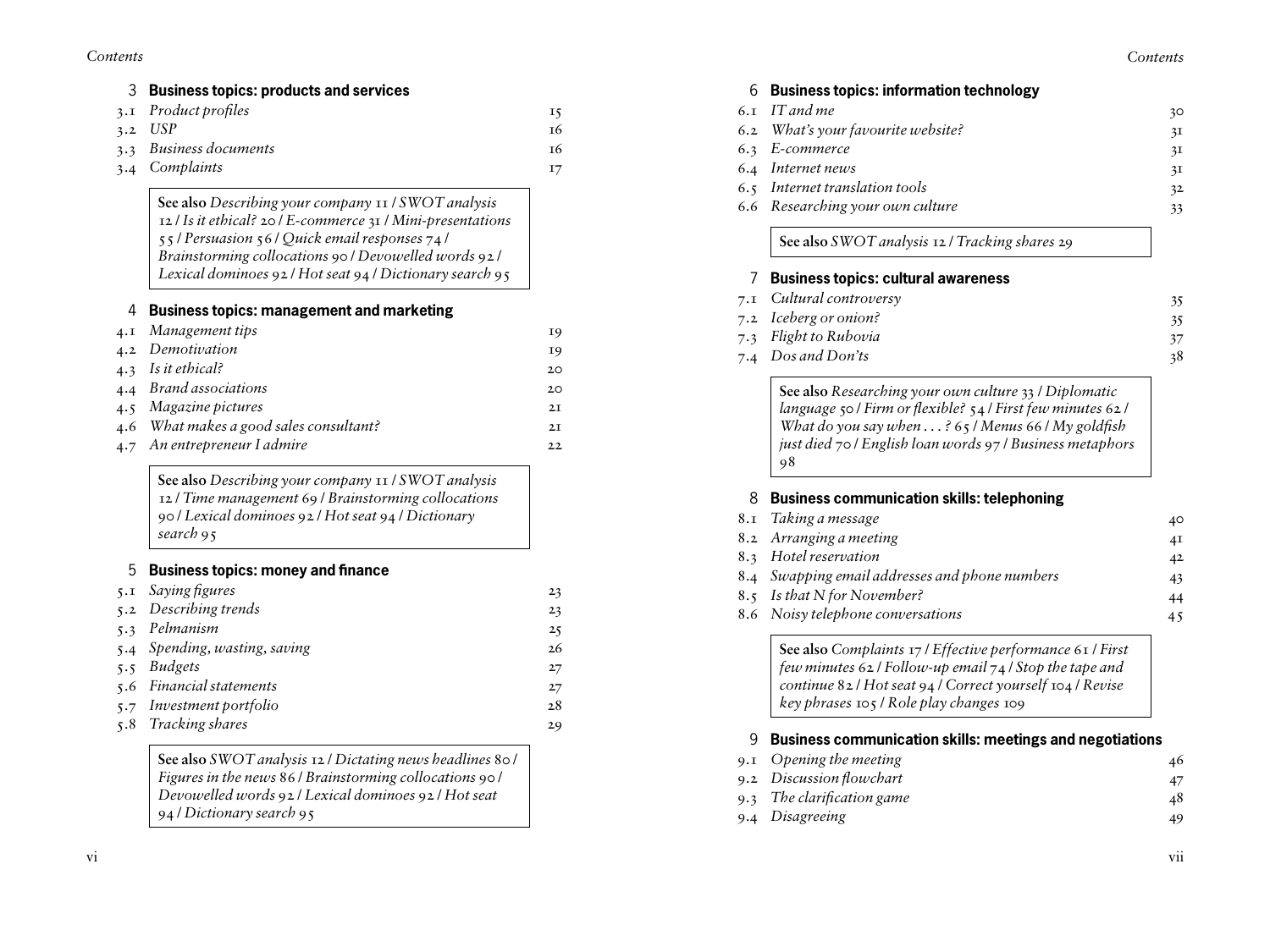*Contents*

| 9.5 Diplomatic language | 50 |
|-------------------------|----|
| 9.6 Problems, problems  | 51 |
| 9.7 Crisis!             | 52 |
| 9.8 Setting the agenda  | 52 |
| 9.9 Negotiation areas   | 53 |
| 9.10 Firm or flexible?  | 54 |

**See also** *SWOT analysis* 12 / *Budgets* 27 / *Effective performance* 61 / *First few minutes* 62 / *Follow-up email* / *Hot seat* 94 / *Correct yourself* 104 / *Revise key phrases*  / *Role play changes* 109

## **Business communication skills: presentations**

| 10.1 Mini-presentations                                        | 55 |
|----------------------------------------------------------------|----|
| 10.2 Persuasion                                                | 56 |
| 10.3 Presentation structure                                    | 56 |
| 10.4 Signposts                                                 | 57 |
| $\overline{10.5}$ To read or not to read, that is the question | 59 |
| 10.6 The best presentation I ever heard                        | 6т |
| 10.7 Effective performance                                     | 6т |

| See also My job and me 6 / What's your background? 9 /      |
|-------------------------------------------------------------|
| Describing your company 11 / Organigrams 11 /               |
| The clarification game $48/$ Phonological chunking $87/$    |
| Hot seat 94 / Correct yourself 104 / Revise key phrases 105 |

## **Business communication skills: social English**

| II.I First few minutes              | 62 |
|-------------------------------------|----|
| $II.2$ Follow-up questions          | 63 |
| II.3 Standard exchanges             | 64 |
| 11.4 What do you say when $\dots$ ? | 65 |
| $II.5$ Menus                        | 66 |
| $11.6$ It's a good story, isn't it? | 67 |

**See also** *What's your job?* 5 / *Perks and drags* 5 / *What's your background?* 9 / *Effective performance* 61 / *'Wh' questions* 68 / *Things in common* 68 / *I'll never forget* 72 / *Follow-up email* 74 / *Passing notes* 78 / *Hot seat* 94 / *Correct yourself* 104 / *Revise key phrases* 105 / *Role play changes* 109

viii

## **Language work: speaking** .1 *'Wh' questions* 68 .2 *Things in common* 68 .3 *Days of the week* 69 .4 *Time management* 69 .5 *My goldfish just died* 70 .6 *Current project* 71 .7 *Fact or fiction?* 72 .8 *I'll never forget* 72

**See also** Most activities for *Business topics* and *Business communication skills*/ *Response to a text* 84 / *Hot seat*  / *Correct yourself* 104 / *Role play changes* 109

## **Language work: writing**

| 13.1 Email tips                       | 73 |
|---------------------------------------|----|
| 13.2 Follow-up email                  | 74 |
| 13.3 Ouick email responses            | 74 |
| 13.4 Chain letter                     | 75 |
| 13.5 Writing emails                   | 75 |
| 13.6 Reformulate a letter to an email | 76 |
| 13.7 Email abbreviations              | 77 |
| 13.8 Passing notes                    | 78 |
| 13.9 The purpose of this report       | 79 |

**See also** *Career plans* 10 / *Describing your company* 11 / *Company plans* 14 / *Product profiles* 15 / *An entrepreneur I admire* 22 / *Spending, wasting, saving* 26 / *Opening the meeting* 46 / *'Wh' questions* 68 / *Putting back the grammar* 99 / *Expanding sentences* 100 / *Five-minute dictogloss* 101 / *In my office* 103 / *If it was up to me . . .*  / *Correct yourself* 104

## **Language work: listening**

| 14.1 Dictating news headlines   | 80 |
|---------------------------------|----|
| 14.2 Jumbled sentences          | 80 |
| 14.3 Stop the tape and continue | 82 |
| 14.4 Incorrect summaries        | 82 |
| 14.5 Listen and count           | 83 |
|                                 |    |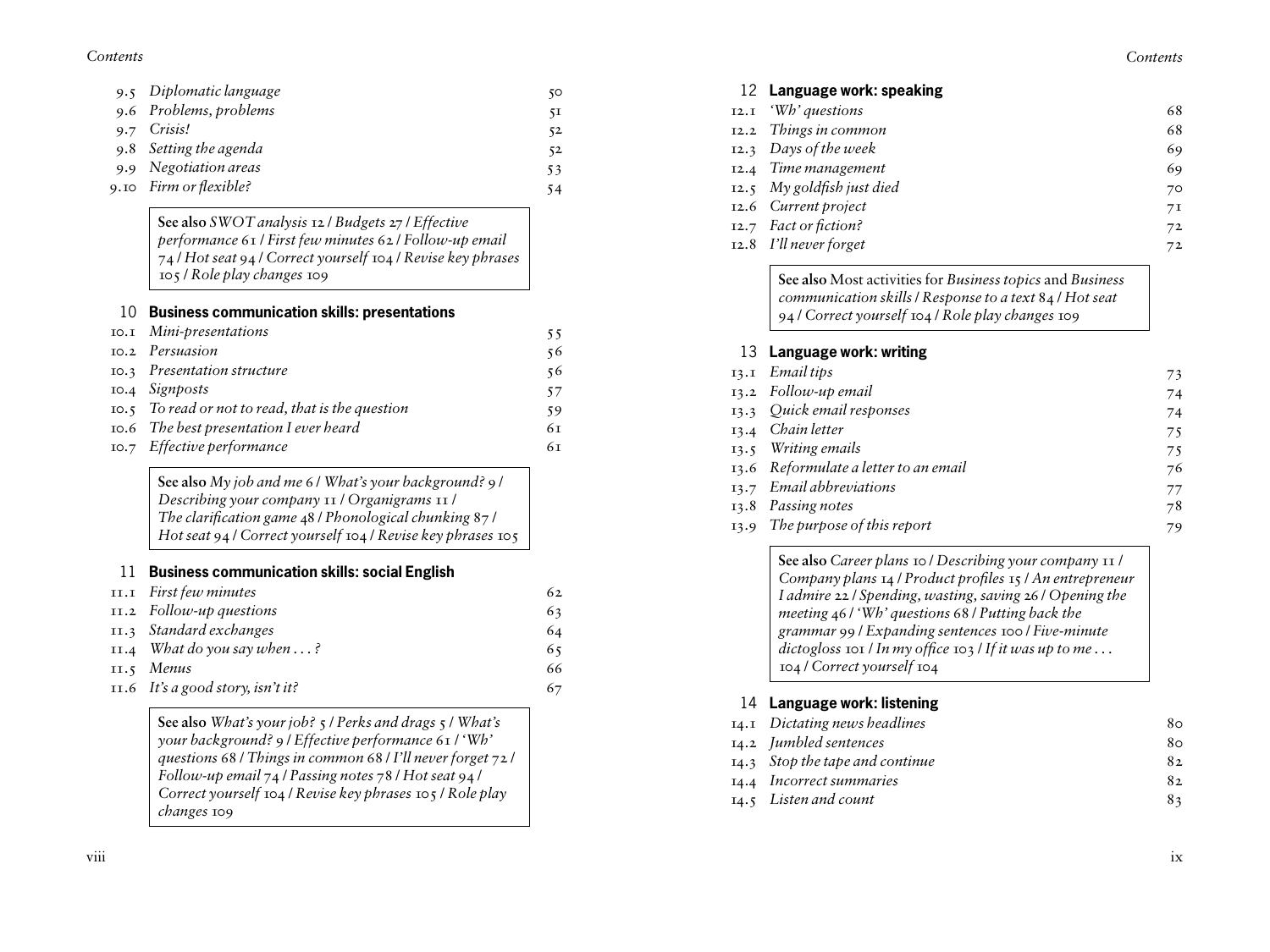| Contents |  |
|----------|--|
|          |  |

| See also Activities for telephoning / It's a good story, isn't<br>it? 67 / Response to a text $84$ / Questioning the text $85$ /<br>Figures in the news 86 / Phonological chunking 87 / Five-<br>minute dictogloss IOI           |    |
|----------------------------------------------------------------------------------------------------------------------------------------------------------------------------------------------------------------------------------|----|
| Language work: reading                                                                                                                                                                                                           |    |
| Response to a text                                                                                                                                                                                                               | 84 |
| Questioning the text                                                                                                                                                                                                             | 85 |
| More than single words                                                                                                                                                                                                           | 85 |
| Figures in the news                                                                                                                                                                                                              | 86 |
| Class-generated text summary                                                                                                                                                                                                     | 86 |
| See also Tracking shares 29 / Internet news 31 /<br>Researching your own culture 34 / Follow-up email 74 /<br>Incorrect summaries $82 /$ What does that stand for? $94 /$<br>Business metaphors 98 / Putting back the grammar 99 |    |
| Language work: pronunciation                                                                                                                                                                                                     |    |
| Phonological chunking                                                                                                                                                                                                            | 87 |
| Stress patterns                                                                                                                                                                                                                  | 88 |
| Problem sounds                                                                                                                                                                                                                   | 89 |
| See also Saying figures 23 / To read or not to read, that is<br>the question 59 / Dictating news headlines 80 / Listen and<br>count 83                                                                                           |    |
| Language work: vocabulary                                                                                                                                                                                                        |    |
| What's the difference?                                                                                                                                                                                                           | 90 |
| Brainstorming collocations                                                                                                                                                                                                       | 90 |
| Devowelled words                                                                                                                                                                                                                 | 92 |
| Lexical dominoes                                                                                                                                                                                                                 | 92 |
| What does that stand for?                                                                                                                                                                                                        | 94 |
| Hot seat                                                                                                                                                                                                                         | 94 |
| Dictionary search                                                                                                                                                                                                                | 95 |
|                                                                                                                                                                                                                                  | 96 |
| Categorising vocabulary                                                                                                                                                                                                          |    |
| English loan words                                                                                                                                                                                                               | 97 |
| <b>Business metaphors</b>                                                                                                                                                                                                        | 98 |

| See also Job skills 4 / Business documents 16 / Describing    |
|---------------------------------------------------------------|
| trends 23 / Pelmanism 25 / Financial statements 27 /          |
| Internet translation tools 32 / The clarification game 48 /   |
| Disagreeing 49 / Problems, problems 51 / Signposts 57 /       |
| Standard exchanges $64$ / What do you say when $\dots$ ? 65 / |
| Menus 66 / Listen and count 83 / More than single words       |
| 85 / Stress patterns 88 / DIY gapfill 106 / Cover it up (two  |
| columns) 107 / Cover it up (gapfill) 108 / Noticing           |
| language in a tapescript 109                                  |

## 18 **Language work: grammar**

| 18.1 Putting back the grammar                      | 99              |
|----------------------------------------------------|-----------------|
| 18.2 Expanding sentences                           | <b>IOO</b>      |
| 18.3 Five-minute dictogloss                        | IOI             |
| 18.4 English $\rightarrow L_I \rightarrow$ English | IO <sub>2</sub> |
| 18.5 France/French                                 | IO2             |
| $18.6$ In my office                                | IO <sub>3</sub> |
| $18.7$ If it was up to me                          | IO4             |
| 18.8 Correct yourself                              | IO4             |
|                                                    |                 |

**See also** *What's your job?* 5 / *Dream job* 6 / *Career plans* 10 / *Company plans* 14 / *Describing trends* 23 / *Diplomatic language* 50 / *Follow-up questions* 63 / *'Wh' questions* 68 / *DIY gapfill* 106

## 19 **Exploiting coursebooks**

| 19.1 Revise key phrases                | IO <sub>5</sub> |
|----------------------------------------|-----------------|
| $19.2$ DIY gapfill                     | 106             |
| 19.3 Cover it up (two columns)         | IO7             |
| 19.4 Cover it up (gapfill)             | 108             |
| 19.5 Noticing language in a tapescript | <b>IO9</b>      |
| 19.6 Role play changes                 | <b>IO9</b>      |
|                                        |                 |

**See also** Activities for *listening* and *reading* / *Standard exchanges* 64 / *Reformulate a letter to an email* 76 / *The purpose of this report* 79 / *Phonological chunking* 87 / *Categorising vocabulary* 96 / *Putting back the grammar*  $99$  / *English*  $\rightarrow$  *L<sub>I</sub>*  $\rightarrow$  *English* 102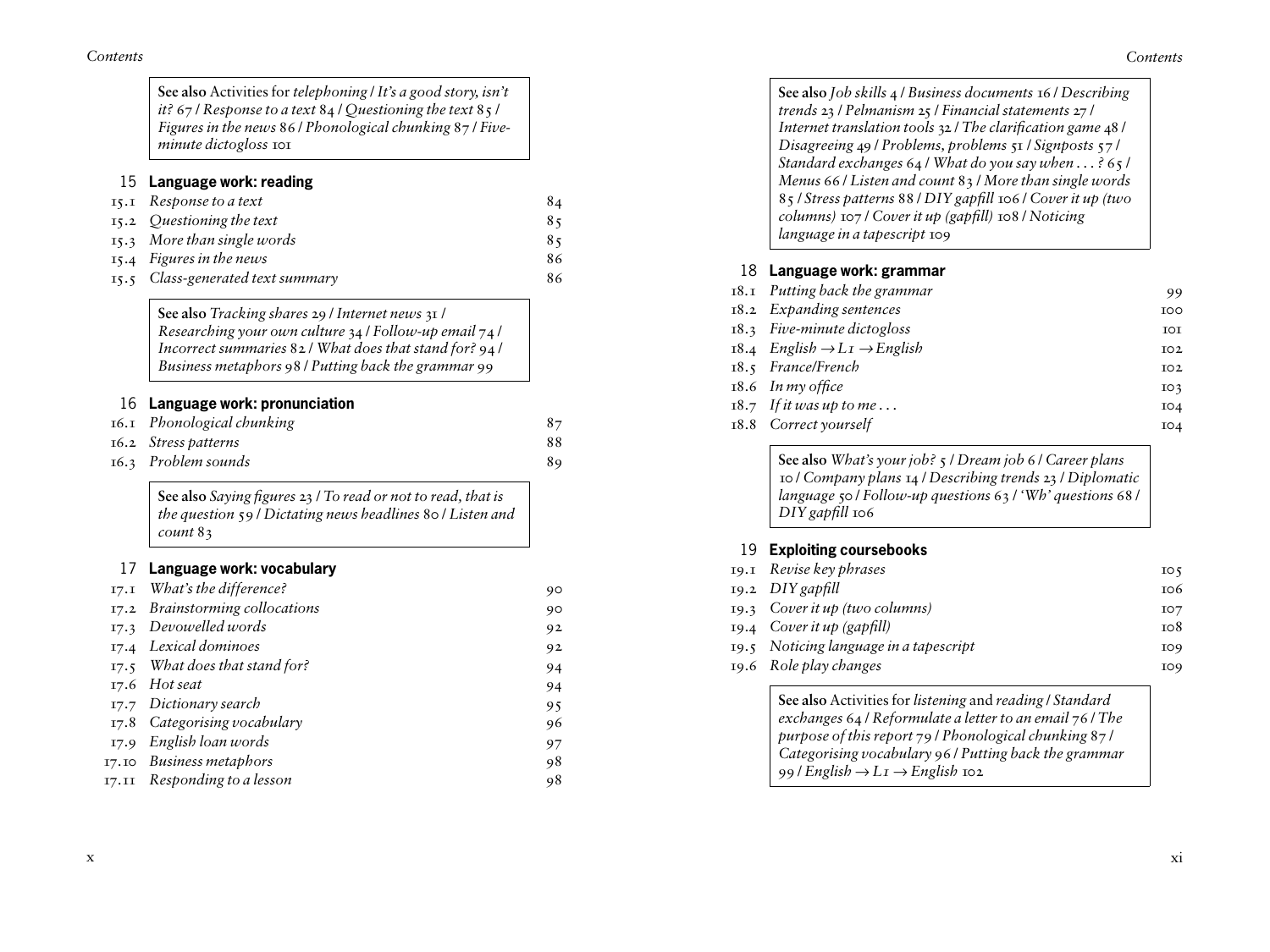## 1 **Business topics: jobs and careers**

## **1.1 Job skills**

**Focus** Introducing vocabulary for skills and abilities **Level** Elementary – Advanced

## *Procedure*

- **1** Write on the board one job name, e.g. *sales manager, accountant, IT systems manager, Chief Executive Officer, journalist*, or choose one that several members of the group have or know about.
- **2** Brainstorm and write on the board the skills and abilities that you need to do this job. Some typical ideas for a variety of jobs are given in Box 2, but follow whatever the students suggest.

## **Box 2 Examples of skills and abilities**

*being good with figures/people/technical issues being a good administrator being good at organising your time having a good understanding of the market liking challenges working well in a team being a good communicator*

### Follow-up

- Choose another job to generate more ideas.
- Students write down the skills and abilities they need to do their own job. Afterwards the teacher can collect them in and then read them out in random order. Other students have to guess whose job is being described.

## 4 **Business topics: management and marketing**

## **4.1 Management tips**

**Focus** Introducing the topic of management **Level** Elementary – Advanced

### *Procedure*

- **1** Ask students to write down two tips that they would give to a new manager in their company.
- **2** Invite students to come to the board and write up their tips. (If you divide the board into two sections with a vertical line, then two students can be writing at the same time.)
- **3** Students explain their ideas to the class.

### Follow-up

Number the tips on the board. Tell students that they are now going to vote for the four tips that they like best, but they cannot vote for their own. Students first write their four numbers on a piece of paper, then vote in open class for each suggestion by raising hands. Write the totals on the board by each tip, then discuss with the group why the winning tip(s) won.

## **4.2 Demotivation**

**Focus** Discussing the topic of motivation **Level** Elementary – Advanced

### *Procedure*

- **1** Ask the students to write down three things that are guaranteed to demotivate an employee in their company.
- **2** Divide the students into pairs or threes. They compare their ideas and decide on the 'best' one.
- **3** The groups share their ideas with the rest of the class.

### Follow-up

This activity could introduce a more conventional discussion on motivation at work.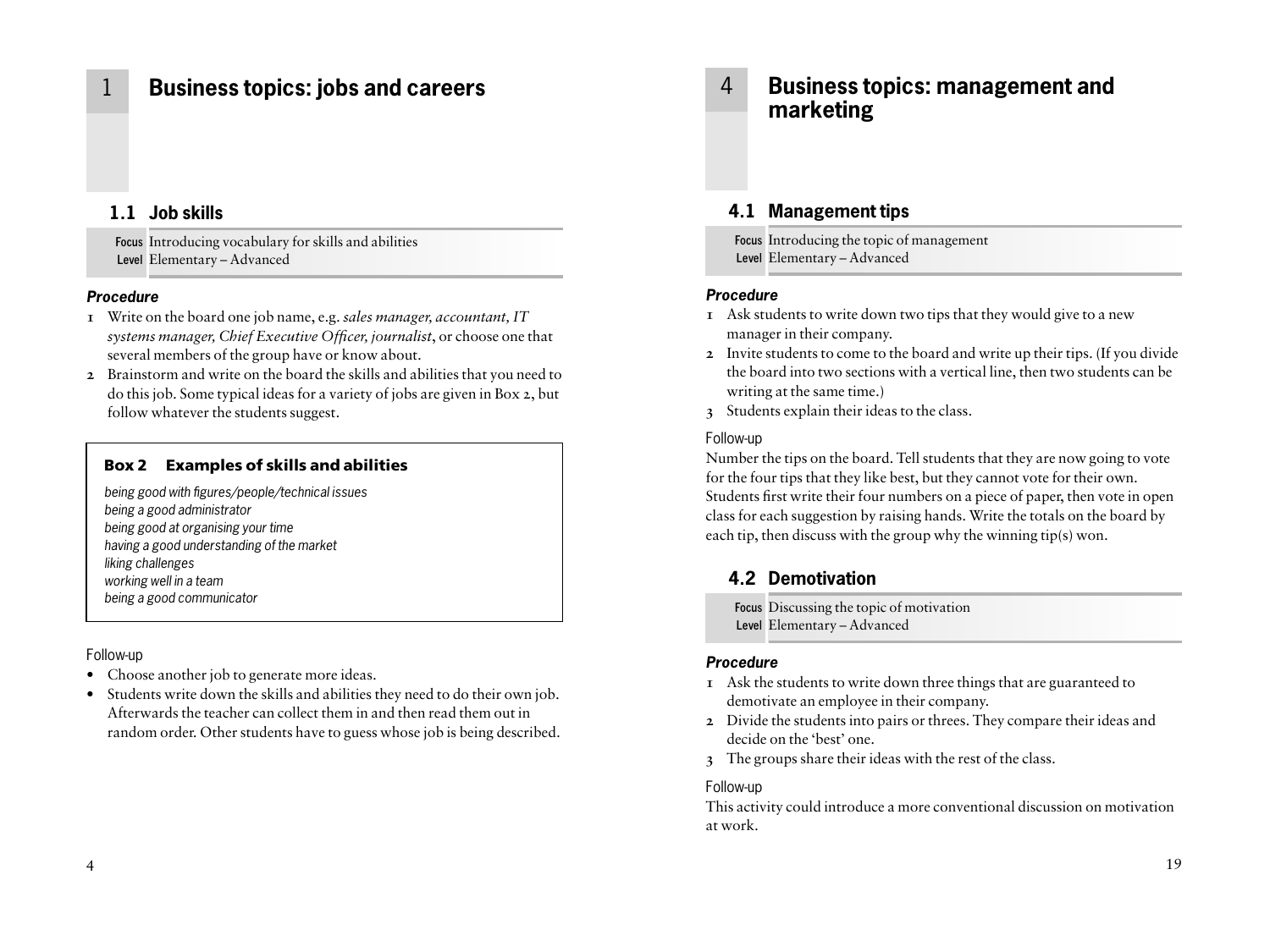## 6 **Business topics: information technology**

## **6.1 IT and me**

**Focus** Discussing information technology

**Level** Intermediate – Advanced

**Preparation** Write on the board the words *IT and me* and then **one** of the sentence beginnings in Box 19. Alternatively, photocopy and distribute Box 19.

## **Box 19 Sentence beginnings for discussing IT**

## IT and me

What I find most exciting about IT at the moment is . . .

The single greatest change in our IT system over the last few years has been . . . The biggest change in our IT system over the next few years is probably going to be . . .

The biggest disaster we ever had with our IT system was when . . .

If I could upgrade one piece of software tomorrow, it would be . . .

If I could upgrade one piece of hardware tomorrow, it would be . . .

The one thing that would really improve mobile communications in our company is . . . The company's website is really important because . . .

We could really improve our company website by (+-*ing*) . . .

In order to integrate IT more closely with our other business activities, the best idea would be to . . .

© Cambridge University Press 2005

## *Procedure*

- **1** Ask students to write down the sentence beginning on the board (or choose one from the photocopy) and then complete it in their own way.
- **2** Say that you want a volunteer to tell the group something about the IT system in their company. Ask them to read out their completed sentence, then the rest of the group (and you) can ask questions.

## Follow-up

- Invite more volunteers to do the same.
- Repeat for other sentence beginnings on other days.

## **8.6 Noisy telephone conversations**

**Focus** Checking, repeating and summarising information over the phone **Level** Elementary – Intermediate

## *Procedure*

- **1** Tell students they are going to practise a telephone conversation under difficult conditions. Divide them into pairs, and then ask all the A students to stand with their backs against one wall, and all the B students to stand with their backs against the opposite wall. Make sure that they know who their partner is.
- **2** Explain the activity: student A is going to call student B to arrange to meet one evening the following week. They will need to discuss the day, time, place, and what they want to do. All the pairs will be talking at the same time, so they will need to check carefully what the other person said and confirm the details at the end. (You can introduce an element of fun by asking the students to use real or imaginary mobile phones and hold them up as if they were really calling.)
- **3** Remind the students how to begin: student B picks up the phone and says *Hello, X speaking*. Go over to the A students' wall, look at the B students, and start the activity by making the sound of a phone.
- **4** Give the students a minute at the end of the process to get together quietly and check they understood each other!

## Follow-up

You will almost certainly need to look at expressions for checking understanding, e.g. *Sorry, did you say . . . ?*